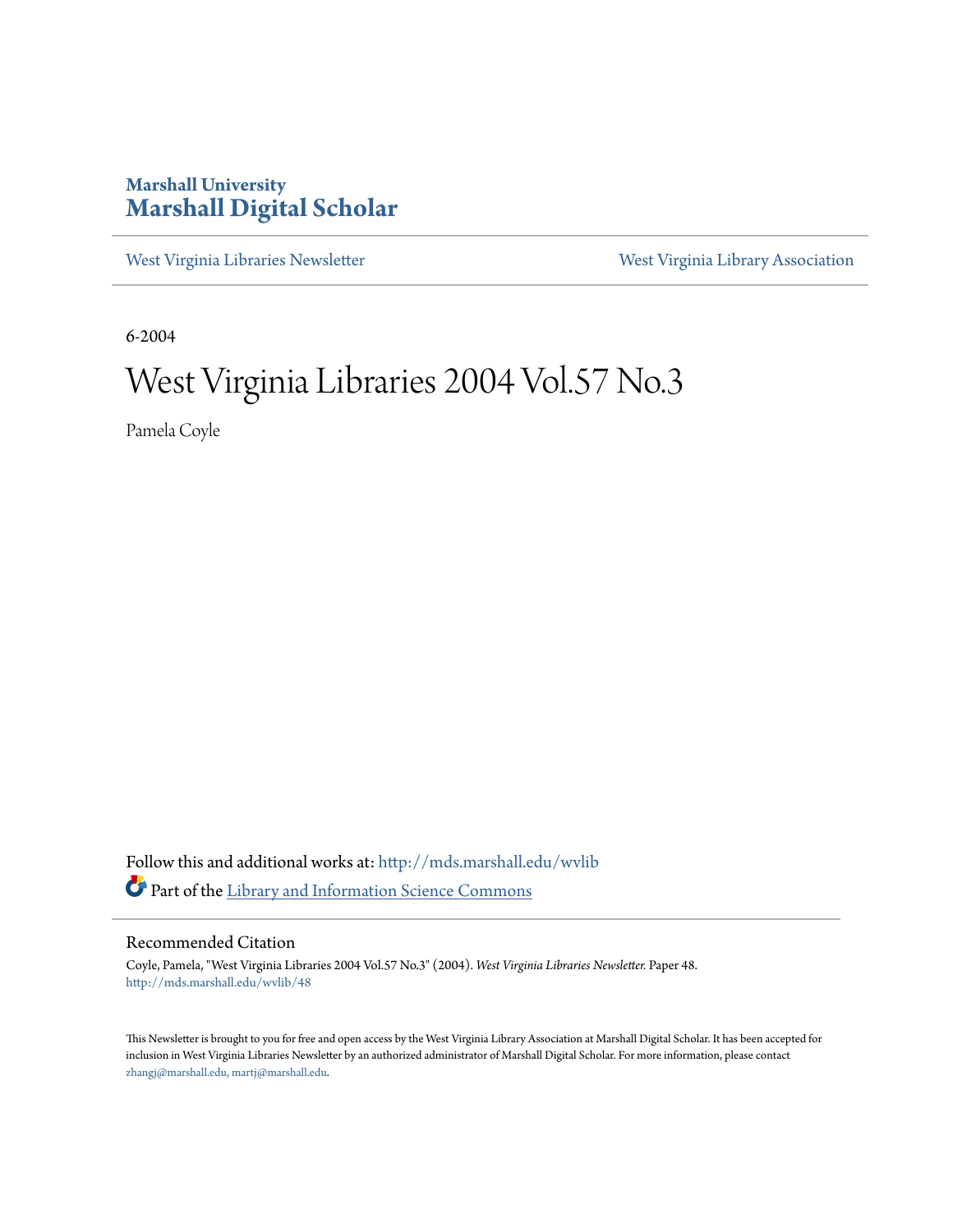# **Spring Fling Roundup**

By Margaret Demer, Carolyn Leporini , Jane Levitan and Keith Hammersla

### *Connecting with your Community—Trevor Allred*

Who knew Bibliostat Connect was such a powerful statistical tool? This software program gives easy access to comparative statistics statewide or nationwide based on the criteria the library chooses then displays this information in chart or graph form. The information is based on library annual reports.

### *Telling a Story—Ilene Evans*

Storyteller Ilene Evans is wonderful. Of African-American and Native American descent, she uses her entire body in a fluid style unique to her. She actively engaged the audience in storytelling activities that built enthusiasm to an exuberance that necessitated the closing of numerous doors. Evans gave the participants the bare bones of several stories and encouraged them to embroider the meat that reflected their interpretation and personality. Evans emphasized that the storyteller must "... make the story your own."

### *Serving your Special Needs Patrons—Donna Calvert*

Donna Calvert explained the many services, of which you might not be aware, available for the visually disadvantaged patrons offered by the Library Commission and the Library of Congress. Calvert explained why the Talking Books use a special player, how to access a list of Large Type books from the Library of Congress and pointed out the new telephone line newspaper service. Call Donna Calvert at the Commission if you want more information. *When do we use paraprofessional*

### *for the reference desk*

This session was geared for academic libraries as the majority of public libraries in WV already use paraprofessionals as reference desk assistants. The presentation stressed proper training of any staff working reference; training in the reference

Vol. 57 • No. 3 *www.wvla.org* June 2004

**Heather Campbell creates cataloguing policies.**

*Spring Fling photos in this issue by Keith Hammersla*

interview, the location of reference materials, and the increasing ignorance of the patron about such mundane tools as the index. It was pointed out that the use of paraprofessionals does allow the library to staff the reference desk with individuals whose areas of expertise lie outside the humanities. It is always more difficult to find professional librarians who are fluent in the sciences and mathematics, but trained students or volunteers may be found in those areas and trained to handle reference questions.

### *Getting more money from your local government—Nancy Wilson*

Nancy Wilson is from Vermont, a state different from West Virginia socially, politically, culturally and perhaps most of all economically. Vermont's libraries are funded by the municipality (unlike our State supported system).

Why was this an effective session? It showed how to win a campaign for higher

salaries. That, yes; it is possible to succeed. It was also a reminder that as a librarian you also need to be an educator. The public and those who control funding need to know what you do and how you accomplish information services. Librarians in West Virginia (and Vermont) need to advocate for the library system.

### *Assisted technologies for West Virginia Libraries—Margo Neal and Jamie Hayhurst*

Complying with ADA and providing technology access for all patrons is a significant challenge to all librarians. This session showed librarians how to take the first steps with technology that is already in the library. All Microsoft XP and 2000 computers have accessibility features loaded on the computer! The presenters introduced website, technologies and products for accessibility for all. Librarians were reminded of features that would *—continued on page 4*

### **Register now for the School Library Division's 2nd Annual Summer Refresher Workshops!**

This year they will be held at Bridgeport Middle School on Tues. July 20th from 8 AM to 4 PM. There is also a pre-conference scheduled on Mon. July 19th from 1 PM to 4 PM at Fairmont State's library. For more information about the workshops, e-mail vldavis@access.k12.wv.us. For more information about the pre-conference, e-mail byoke@mail.fscwv.edu. Download registration form from WVLA's Web page

1 June 2004 - Paul 2004 - Paul 2004 - Paul 2004 - Paul 2004 - Paul 2004 - Paul 2004 - Paul 2004 - Paul 2004 -<br>1904 - Paul 2004 - Paul 2004 - Paul 2004 - Paul 2004 - Paul 2004 - Paul 2004 - Paul 2004 - Paul 2004 - Paul 20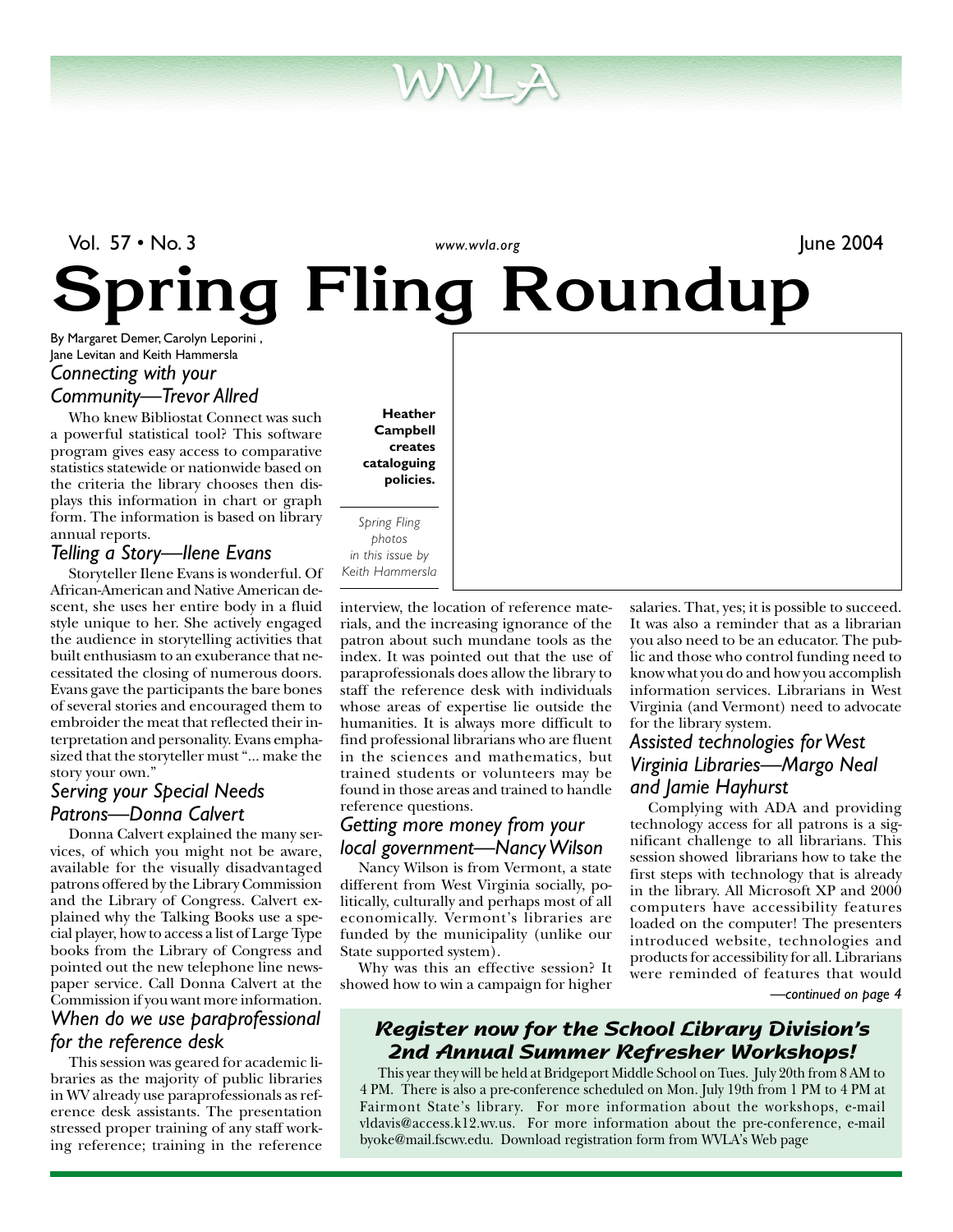

## A Message from the President

Greetings everyone!

Right off the bat I'd like to take this opportunity to congratulate and thank Crystal Hamrick for the terrific job she and her committee did with Spring Fling. All of the programs were well attended; the sessions provided many ideas and much needed information; and Friday's children's programming, as always, was a great success. Thank you, Crystal, for doing such a wonderful job!

I just returned from National Legislative Day in Washington, DC. Also attending were Betty Gunnoe, NLD committee chair, J.D. Waggoner, Allen Johnson, Beth Yoke and Jane Levitan. We had wonderful sessions with the Legislative aides to Senators Byrd and Rockefeller, and Congressman Mollohan. We met personally with Congresswoman Capito and Congressman Rahall. Betty Gunnoe deserves a round of applause for coordinating the event, making appointments with our legislators, and providing us with an eye-opening view of "politics" in progress. Although we made some impassioned pleas on behalf of WV's libraries, each of the legislators said funding issues were still being decided due to the war in Iraq.

The Fall Conference committee, chaired by Penny Pugh, met at the Louis Bennett Library in Weston on May 7. After some lively discussion concerning programs, local arrangements, meals and other conference necessities, the committee agreed that this year's conference is going to be a good one. Our thanks go to Karen Enderle for hosting us at her library. Mark your calendars and make plans to attend WVLA's Fall Conference 2004 at the Stonewall Resort, Nov. 10-12, 2004!

> Until next time, Charley Hively 2004 WVLA President

## *Banquet speaker announced for the WVLA Fall Conference* **The Hollywood Librarian**

Ann M. Seidl's presentation will examine and critique the image Hollywood has of librarians. She will show clips from several films, and then elaborate on their background and meaning. She says "One thing that always happens is the audience invariably has lots of questions and comments. Many people also have great trivia about library films, and everyone has their favorite. I love the Q&A sessions after a presentation - I learn a lot."

Ann M. Seidl, MLIS, is an independent library consultant with a Master's Degree in Library and Information Services from the University of Denver. She provides research, database and mapping products and services to a wide variety of library clients. Ms. Seidl has been developing a feature length documentary about Hollywood librarians, and is currently working with a screenwriter and a director on this project.

She also has a background in television and radio production.

She says "The library as an American icon represents at once a tension between freedom and oppression, between education and ignorance, between order and chaos, between safety and peril. This tension is the lifeblood of a healthy democracy, and librarians defend and make room for this tension. We see this tension again and again in American movies. Motion pictures are rife with scenes of repressive, indifferent, or downright nasty librarians. In films that feature a library or librarian, the character is usually prim and proper, unfriendly and unhelpful. At the same time, there are numerous other portrayals of helpful, professional and committed librarians working with all kinds of people and in all kinds of libraries."

### *Conference information:*

Conference is November 10, 11 and 12, 2004 at Stonewall Jackson Resort!

Deadline for hotel reservations at the Stonewall Resort is October 10th.

Call 1-888-278-8150.

Web site is www.stonewallresort.com.

> Mailing address is 940 Resort Drive Roanoke, WV 26447.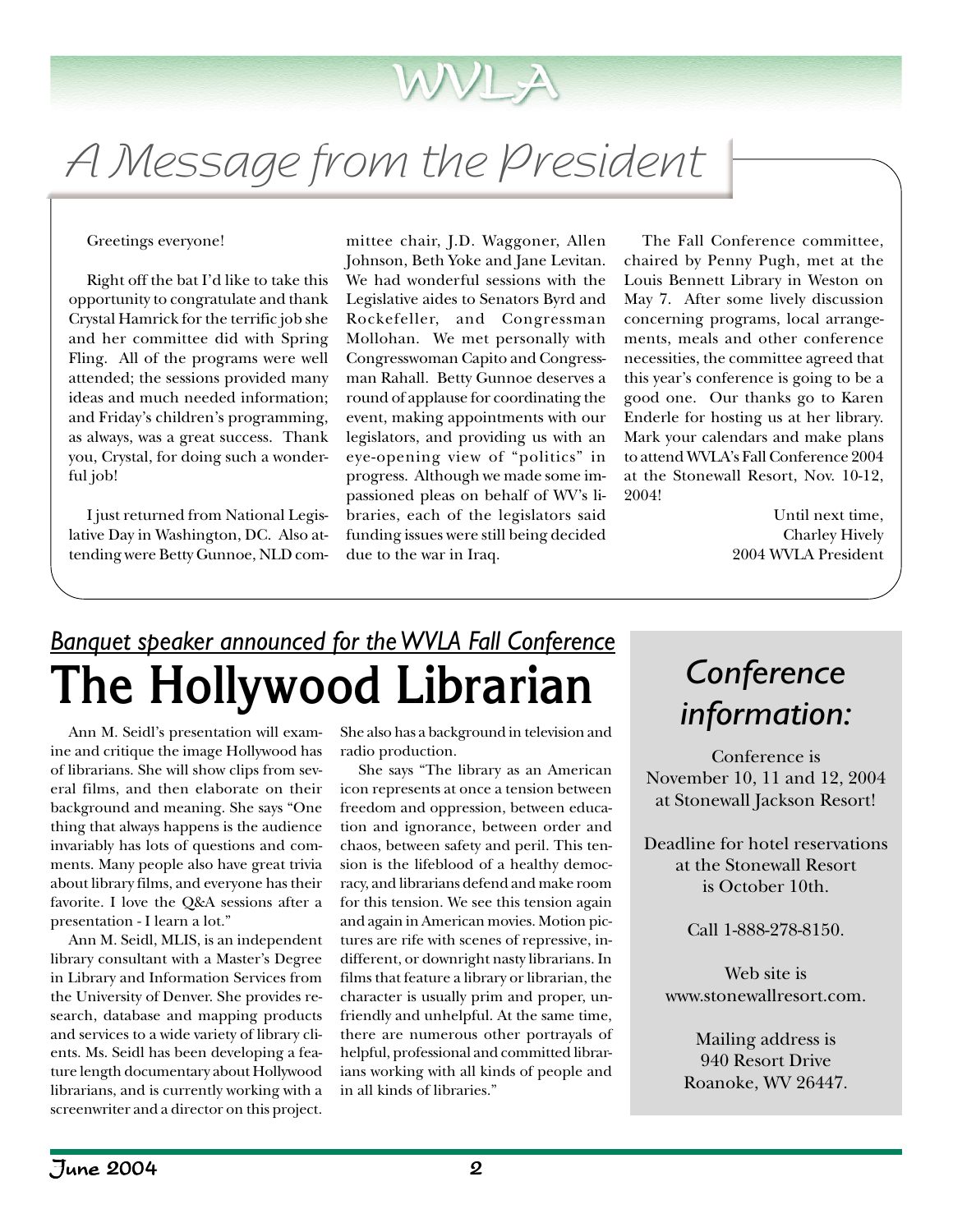

## **State Credit Union has much to offer library employees**

With a few months under my belt as "Marketing Representative" at The State Credit Union, I asked Steve Kirk, the CEO, "Why don't we have more members from libraries?" He really didn't have an answer to that question. So, after explaining that library employees have endlessly deep pockets, enjoy regularly refinancing cars and homes, and represent the technically savvy group that will take full advantage of our electronic banking capabilities, he agreed I should spend some of the credit union resources to attract more library employees. (The big score for me will be to convince him to support your annual conference. I had a great time at Snowshoe a few years ago as a guest presenter on media literacy.)

While the "endlessly deep pockets" might have been a stretch and the definition of "*regularly* refinancing" is open to interpretation, I do feel that, as a whole, library employees are technically in-tune with our electronic banking features. SCU ONWEB, our online banking service, is a lot like having a State Credit Union branch in your home, and it is open around the clock. We also have E-Statements, bill paying options and more. Check out our web site to learn more www.wvpecu.org.

Having great online banking tools hasn't changed the great personal service

we also provide. We're located at 2200 Washington St. East, by the Capitol Complex in Charleston. Stop in and visit, or give us a call at 558-0566.

We're currently running a "Refer a Friend" promotion. Through this promotion new members, who have a *friend* at the Credit Union, have the one-time membership fee of \$2.00 waived AND the \$5.00 share/savings deposit required to open an account will be matched by the credit union (you put in \$5 and we put in \$5). Because I've always considered myself a friend of libraries - I would like to extend the benefits of my friendship to any library employee that wants to become a member between now and September (I'll keep being your friend after that — you just won't get the Credit Union benefits). Give me a call or send me an e-mail and I'll send you the coupon.

If you have questions about The State Credit Union, I'll be happy to answer them. I can send information or visit your location to speak with a group. Hope to see you at the next annual meeting!

> Jamie Cope Marketing Representative for The State Credit Union and friend of libraries 552-6785 tscumarketing@aol.com

## *Change of editors*

Jennifer Soule has resigned as editor of WV Libraries due to increasing commitments at work. She thanks everyone for all his or her help.

The new editor, Pamela Coyle, director of the Martinsburg Public Library, asks that you send articles of interest or suggestions for articles to her either by mail to Martinsburg-Berkeley County Public Library, 101 West King Street, Martinsburg, WV 25401; call her at 304 267 8933 or email to pcoyle@martin.lib.wv.us.

The next deadline is July 15th for publication in August. This issue will focus on "Back to School". Articles needed on how academic, public and school libraries prepare for the influx of students and faculty. Articles from libraries that have been successful with or are planning to use ALA's September Library Card campaign would also be appreciated. Please be prompt. Some delays are acts of God but others are acts of procrastination.

### **Editor**

**Pamela Coyle** Martinsburg-Berkeley Co. Public Library 101 West King Street Martinsburg, WV 25401-3209 304-267-8933

### **Circulation Editor**

**Barbara LaGodna** Evansdale Library, WVU P.O. Box 6105 Morgantown, WV 26506-6105 304-293-4695 x5103 blagodna@wvu.edu

### **Advertising Editor**

**Kelly Funkhouser** Morgantown Public Library 373 Spruce St. • Morgantown, WV 26505 304-291-7425 (W) • 304-291-7437 (FAX) funkhous@hp9k.clark.lib.wv.us.

> *West Virginia Libraries* (ISSN) 0043-3276) is the official publication of the West Virginia Library Association. The views expressed are not necessarily the official viewpoints of WVLA.

*West Virginia Libraries* is published six times a year in February, April, June, August, October and December. A subscription is included with membership dues. The subscription rate for non-members is \$15 per year. Some back issues are available at \$3.75 per issue. All back issues are available from: University Microfilms Ann Arbor, Michigan

Photographs, news, articles and correspondence should be sent to the editors. Subscriptions and changes of address should be sent to the Circulation Editors.

> Copy deadline: 15th of month preceding publication.

> > **WVLA's Web site: www.wvla.org**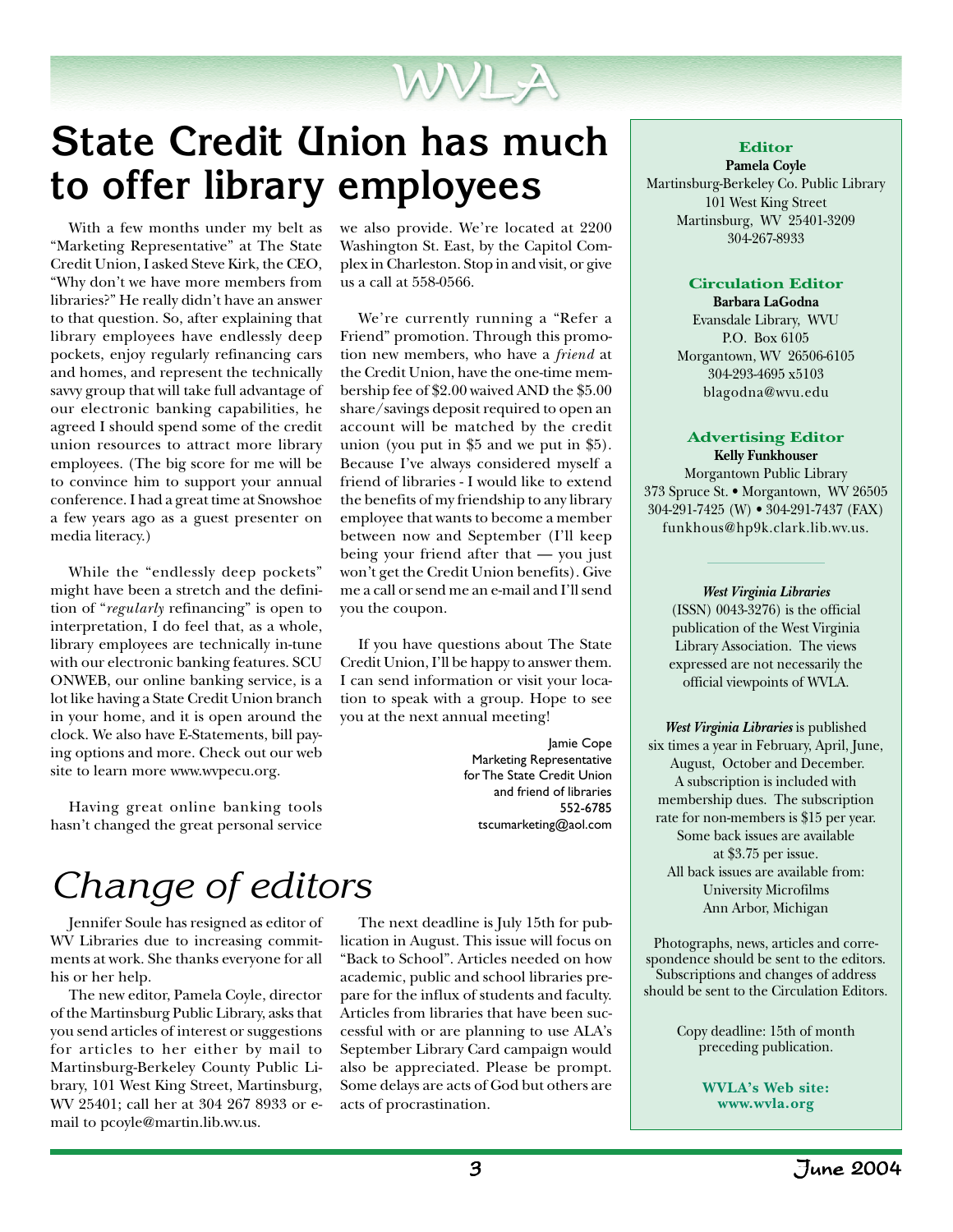## **Spring Fling Roundup***— continued from page 1*

make their websites compliant. Accessibility is not only the right thing, it is the law.

### *Understanding and Using E-Metrics*

With more libraries and consumers that ever before connected to the Internet and with more being spent on electronic resources and services provided electronically by public libraries, John Carlo Bertot, of the Information Institute at Florida State University, suggests that librarians should agree on a core set of e-metrics (or network statistics) that should be collected as part of their annual reporting of library service use to state library agencies. Among items which need to be included for reporting are services, database resources, workstation resources and costs. Collecting, reporting, analyzing, and presenting/using these electronic measurements will require preparing your library staff through continuing education classes and programs so they will know who, what, where, when, why and how these data will be gathered, handled and processed. For additional details, look at the Information Institute website at http://www.ii.fsu.edu.

### *Training Videos are Just a Keystroke Away*

Utilizing the latest technologies, the West Virginia Library Commission now offers the opportunity to view training and informational videos while sitting at the computer in your library. Largely through the efforts of Carl Hackworth and Cris Spradling of the West Virginia Library Commission, the Commission's Video Server was created for viewing videos encoded in Windows Media Player format only through the West Virginia Library Network on computers in libraries with a T1-telecommunications line. Staff development and continuing education videos such as the College of DuPage's "Soaring to Excellence" teleconference series and other customer services and library training videos are available online. Informative and historical videos such as Mountain Tells, the Serpent Handlers, Charleston history, and other videos produced by the Library Commission have also been included. The Commission staff is seeking other locally-produced videos from across the state for future inclusion. To see this latest technology, visit the Library Commission website at http:// www.librarycommission.lib.wv.us/ videomenu.html.

### *Creating Cataloging Policies and Procedures*

A good cataloging policy should reflect the actual cataloging practices of your library, according to Heather Campbell, Cataloging Services Librarian at the West Virginia Library Commission. It should include guidelines for what will and won't be cataloged, what standards are followed, and where your bibliographic records are obtained. It should provide guidance for subject heading and classification schemes, authority control issues, and exceptions to the rules. Procedural manuals should include step-by-step instructions on how to complete a task. Continually identify how tasks are executed and evaluate whether or not there is an easier way to achieve the same results. Involve others who are affected by the policies and procedures in the process. Regular maintenance (review and revision) of cataloging guidelines should occur every 2 to 5 years.

WVLA

### *Our Changing World*

Carol Diedrichs, Dean of Libraries at the University of Kentucky, emphasized how library users today want access to information everywhere. She noted the trend of users wanting information systems to be seamless and how self-sufficiency and convenience have become the prime drivers for the information consumer. If librarians want to "jump on the bandwagon" to take advantage of these trends to save time for the library user, relevancy rankings (such as those found on major search engines) should be included on librarian-generated lists and bibliographies. As core values for today's students include action, speed and instant gratification, the Internet and e-mail have become an integral part of the academic experience. In order to survive, libraries need now to digitize their catalogs and to increasingly offer collections online. Libraries need to take risks, reach out, form partnerships, engage their audiences, embrace innovation and change with the times.

### *Substance, Not Sound Bytes: Elections and Voting Information for Everyone*

Government document librarians Ann Henriksson, of Shepherd College, and Majed Khader, of Marshall University, have compiled a comprehensive list of Internet sites about candidates, political parties, election statistics and other information pertaining to the electoral process. Included are websites of national organizations, West Virginia agency websites, media-sponsored sites,

#### websites geared toward instruction for children, and websites of international groups focusing on governments and elections. Delving into these links, one can find voting records of political candidates, stands on contemporary issues, and information about personal finances and campaign contributions, and much more. The list which has been created serves as an excellent source of information for library users of all ages-citizens, college students and schoolchildrenand is available online at http:// www.shepherd.edu/libweb/Elections WVLA.htm.

### *Cataloging Local History, Genealogy, and Locally Published Material*

This session presented by Sophie Bogdanski, monographs cataloger and online catalog maintenance librarian for WVU Libraries, focused on descriptive cataloging and subject analysis of locally-produced materials, including but not limited to local history and genealogy items. The reason that these items are difficult to catalog is that, being published privately by individuals or committees, they do not usually comply with cataloging rules agreed upon by the national publishing conventions. To compensate for these deficiencies, many suggestions were made, including the following: (1) use of the 037 MARC field (source of acquisition) to record a private address of the author or publisher which might not be recorded in a publisher's guide; (2) treating the compiler as an editor and giving him an added entry in the 700 field, except for bibliographies in which case the compiler is treated as the author and is given main entry designation in the 100 tag; (3) treating individuals or groups for whom a work is printed as the publisher and listing them in the 260 field; (4) determining an absent publication date by inference from the acquisition date, by contacting the distributor, or by judging the features and condition of the item (for an older item); and (5) determining the number of pages in an unnumbered item by counting (up to 100 pages) or by estimating the number of pages for larger volumes. Rules for assigning proper subject headings and subdivisions including the subject heading and the subdivision "Genealogy," [Place]-[Topic] headings, headings for names of individual families, and additional headings for genealogy and local history items were also addressed.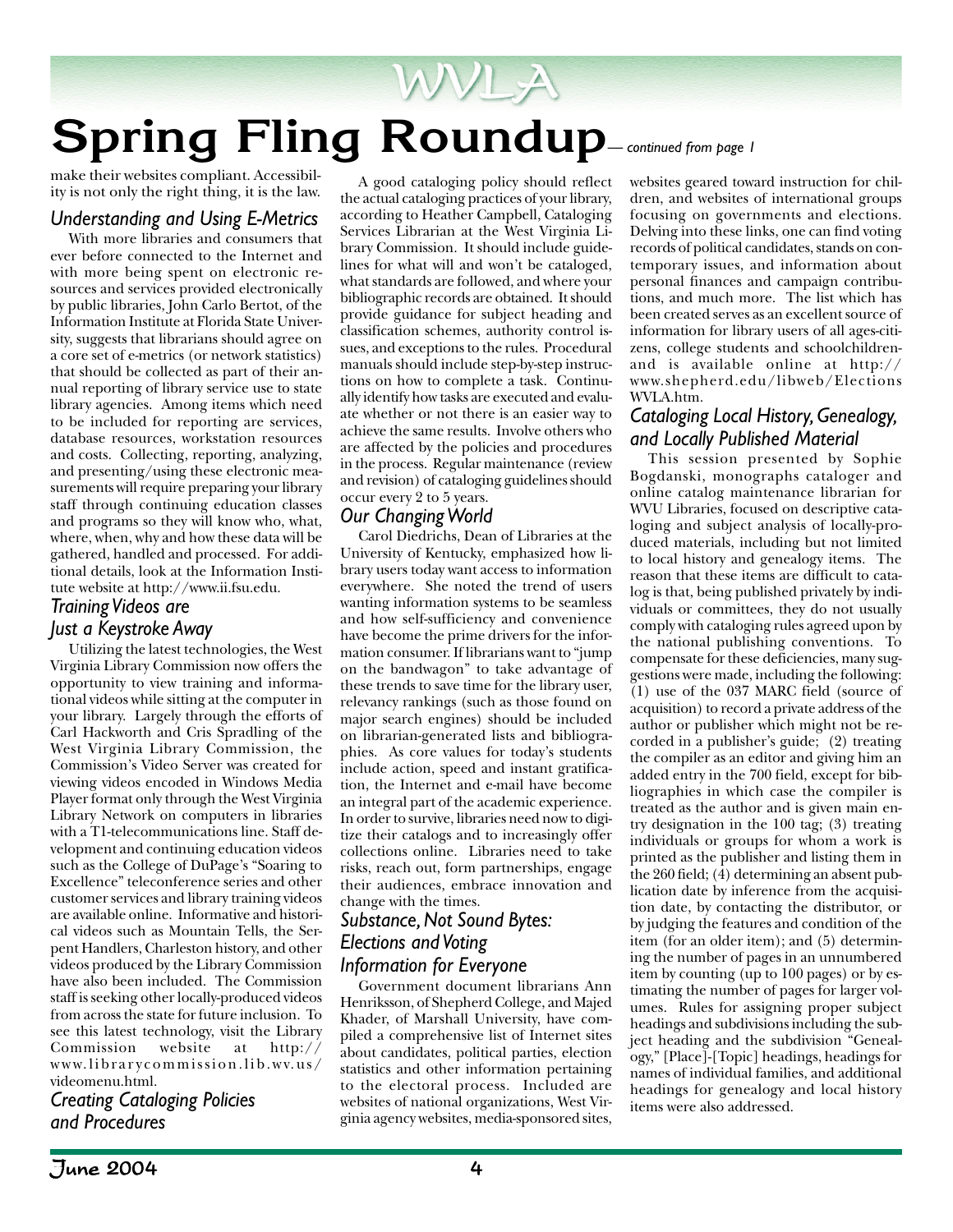

## **30th Annual National Library Legislative Day**

#### J.D. Waggoner, WVLC Secretary

The American Library Association's annual Library Legislative Day is always an important event for the future of libraries. The issues facing libraries on the national platform may not be evident on the surface, but without national support and protection for libraries citizens would find their local library a very different place. This year the stresses on the national budget made the event even more critical for libraries. On May 4th WVLA President Charley Hively, Clarksburg-Harrison Public Library, Federal-State Coordinator Betty Gunnoe and Jane Levitan, Martinsburg-Berkeley County Public Library; Allen Johnson, Pocahontas County Free Library; Beth Yoke, Fairmont State College; and I visited each of West Virginia's congressional offices to discuss budgetary and legislative concerns of libraries.

The events surrounding Legislative Day actually began on Saturday, May 2nd with a legislative briefing for the Chief Officers of State Library Agencies (COSLA). At the regular meeting of COSLA on Sunday representatives of the Institute for Museum and Library Services, the National Commission for Library and Information Science, and other agencies discussed the current environment on Capitol Hill. Each emphasized the importance of communicating with the Senators and Representatives. The growth of the deficient and demands on the federal budget are becoming an awesome pair. On Monday, May 3rd, the American Library Association (ALA) held legislative briefings for the participants. The issues included:

- Funding of the Library Services and Technology Act at \$232 million. This level of funding is very important to West Virginia. Fully funding LSTA would kick-in the increase in base funding to state programs. This would mean an increase of at least \$320,000 to our state.
- Funding the Improving Literacy Through School Libraries at \$100 million. This funding level would allow block grants to each state assuring West Virginia would receive funding. To date our state's school libraries have not been successful in securing these funds. Block

grants would guarantee West Virginia's schools would see the benefit of this program.

- Support for e-rate discounts to schools and libraries. The e-rate program allows the West Virginia Library Commission to continue to support telecommunication costs to all public libraries in the state.
- Seeking reasonable bills to protect library rights in the usage of electronic databases.
- Legislation to provide for fair use of digital resources.
- The Security and Freedom Ensured (SAFE) Act is a bill that would return the standards for law enforcement agencies to pre-USA Patriot Act orders.
- Preserving access to government information.

When lunchtime rolled around on Monday I attended the Chief Officers of State Libraries in the North East (COSLINE) luncheon with Katherine Schneider, Senator Rockefeller's Legislative Correspondent. This event is held each year on the day before Legislative Day. This provides a very relaxed opportunity to meet with senatorial staff. West Virginia had eight seats reserved for this event. Hopefully next year more of you will attend.

On Tuesday, May 4th, the big day finally came. To this point I had been wandering Capitol Hill alone in the rain. With the dawning of the big day the sun appeared and the cavalry arrived by train from Martinsburg. As always Betty Gunnoe had done a great job in planning the congressional visits. We began the day with Senator Byrd's Legislative Assistant Paul Gay. Senator Byrd's key position on Appropriations gave us an immediate wake up call. After giving us time to discuss the concerns of libraries, we were informed that we should not expect the federal budget to be passed until after the November election. Again, the message was loud and clear, libraries cannot sit back and wait for good things to happen. Voices will have to be heard.

The second visit was with Barbara Pryor, Senator Rockefeller's office. I am always

impressed by how knowledgeable Barbara is of library issues, actually of all issues. The feeling when you visit the office is like taking a quiz and she knows all the right answers. This is a great testament to both Ms. Pryor and Senator Rockefeller's advocacy for libraries. The advocacy goes well beyond the obvious e-rate program.

In the afternoon we moved to the House of Representatives. First, we met with Congressman Mollohan's staff outside beside the fountain. Congressman Mollohan has signed on to many bills supported by West Virginia libraries and ALA. We then moved on to Congresswoman Capito's office. Congresswoman Capito has also been very supportive of library issues and was very gracious with her time. The final visit was with Congressman Rahall. Congressman Rahall has also been a strong library supporter.

West Virginia libraries were very fortunate to have the group that attended 2004's Legislative Day. Those present created an excellent mix of backgrounds to speak to the issues. I would strongly encourage more of you to attend Legislative Day 2005. Our state is fortunate to have a congressional delegation that understands the importance of libraries. Our delegation is very approachable and very interested in what West Virginia libraries think. However, we cannot expect them to advocate for library issues if they do not hear from us. One day will of course not make all the difference but one day can have great impact in reinforcing the message they have already heard. West Virginia's Senators and Representatives do enjoy meeting with us. Also, if they expect to see you and do not, they will mention you by name, "Where is Judy" [Rule]?

*Mark your 2005 calendars!* Legislative Day is set for March 15, 2005. The legislative committee will have the legislative goals and lobbying tips in the next *West Virginia Libraries*.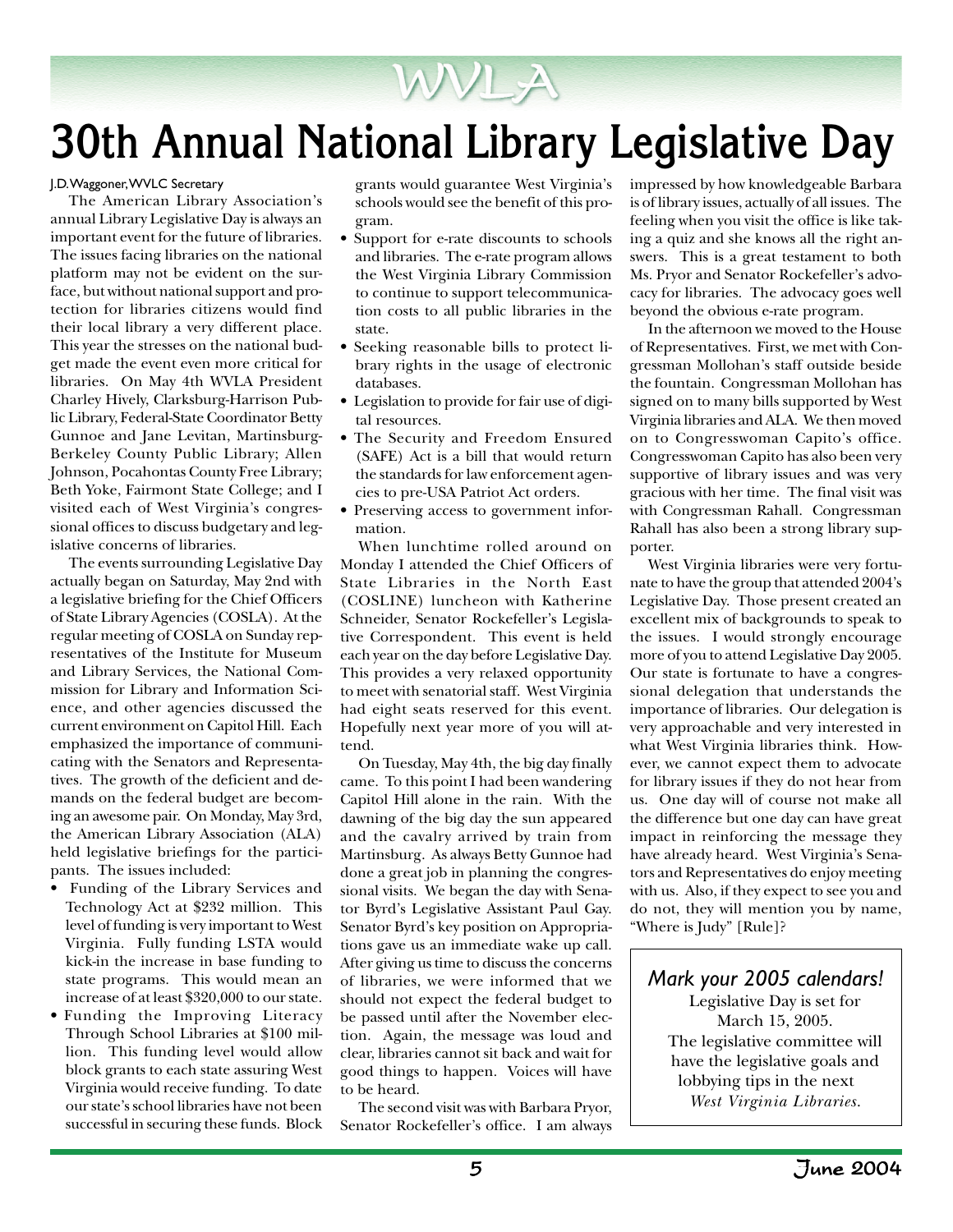## **Strategies to ensure collection currency**

WVLA

Ann Henriksson, Shepherd University

How do you tackle weeding your collection? Although weeding is an ongoing process at Shepherd University's Scarborough Library, circumstances have necessitated special projects targeted at various subject areas. We make a concerted effort to consult the teaching faculty and have involved them in a number of ways. Our weeding has evolved so that we now also utilize statistical reports to analyze collections to track currency.

It was not until late 1991 that the library embarked on its first major weeding project in preparation for barcoding the collection. The librarians divided the collection into broad subject areas based on LC classification. We focused on areas that were particularly sensitive to currency. Accordingly, we did not weed the religion, philosophy, biography, art, literature or history collections. We worked in teams of two or alone.

Our weeding criteria included checking the most recent circulation date (where appropriate), the physical condition of the item, and evaluating the contents to ascertain whether the material was outdated or superseded. For circulating material we used 10 years as the cut-off, i.e. if the material hadn't circulated in 10 years, it was a candidate for removal if it was not a known classic and was not the only book on that subject. We tended to keep historical surveys in all subjects but withdrew most second copies and earlier editions. Technical Services checked the pulled titles against several bibliographies, such as *Books for College Libraries*. If an item appeared in one of the sources, it was returned to the shelf. Well-used worn books were repaired, rebound, or replaced with a newer edition, if possible.

We also asked department chairs and other faculty, identified as users of material on the basis of checkout slips, to review selected items. Business, nursing, biology, chemistry, and physics professors participated in this project.

I reviewed the federal documents collection in 1995 and 1996 before the documents were cataloged. Documents held at least 5 years that did not substantially support the collection development policy statement were placed on Offers Lists that were submitted to WVU for permission to discard. Occasionally, I'd seek faculty advice. The Nursing faculty, for example, agreed to substitute the online version of the *Morbidity and Mortality Reports* for the paper edition. The revised catalog record includes the hyperlinked URL.

Before moving to the new addition in July 2002, we embarked on another round of selective weeding. In some sections librarians worked alone using the criteria we employed earlier. In other areas faculty were invited to review their entire subject collection. Faculty members from education, family and consumer sciences, nursing, sociology, and social work participated in this project. Working directly in the stacks, they reviewed and pulled outdated books. The volumes were withdrawn if they did not appear in one of the standard bibliographies and were not used by students in other disciplines. Librarians also pulled selected media and contacted appropriate faculty for their review.

Current major weeding efforts focus on subject areas that become outdated quickly, i.e. computer sciences, nursing and medical collections. Because currency is so important for nursing accreditation, we pay special attention to the age of these materials. With the help of Voyager reports, Technical Services has determined the average age (publication date) of the collections classified in R as well as the age of materials that have "nurse", "nurses," or "nursing" in the subject heading. The goal is to weed these areas and gradually replace the outdated materials to increase the average age of the collections. The nursing project has become one of the library's assessment objectives. Future efforts may relate the nursing currency goal to changes in circulation statistics, again using Voyager reports.

Our weeding process has evolved over time. We will continue to involve the faculty and to analyze available statistics as a collection development tool to assist us in maintaining collection currency.

## **A word from the Marketing Table**

Submitted by Patsy Stephenson, Marketing Chair

I enjoyed being at Spring Fling this year and seeing old and new faces.

Marketing did very well in Flatwoods. I would like to thank everyone who browsed the tables and bought items for their libraries or for a special occasion.

For the people who were not able to come to Spring Fling '04, and those who stayed at their posts and kept the home fires burning here are the new things Marketing had to offer:

- Books marks of every size and lots of choices
- Journals for writing those 'special moments in your history"
- Book plates, self adhesive, no mess
- Coffee Mugs shaped like flower pots! Big seller!
- T-shirts
- Canvas bags on wheels. Easy on your shoulders and neck
- WVLA pens. A new style, and for people

who like "fat" pens

- Sticky notes with the "Libraries are wonderful in West Virginia" on them.
- Bunnies fashioned from washcloths and handmade at Drinko Library by some of our staff Precious little cuties.
- Pinwheel flowers for the kids
- Kites for the kids

I hope I didn't miss anything. I had fun and hope everyone did too.

Thanks to Monica Brooks and Pamela Ford for watching the tables for me so I could get away. If anyone is interested in helping with the tables next time, please let me know. WVLA also will have a booth at the KCPL street festival, Kanawha County book festival in October. And a trip to Bridgeport WV in July. I hope to see you at one or all of these upcoming events. If you have questions or want to volunteer my e-mail is: stephens@ marshall.edu

Again thank you for supporting WVLA.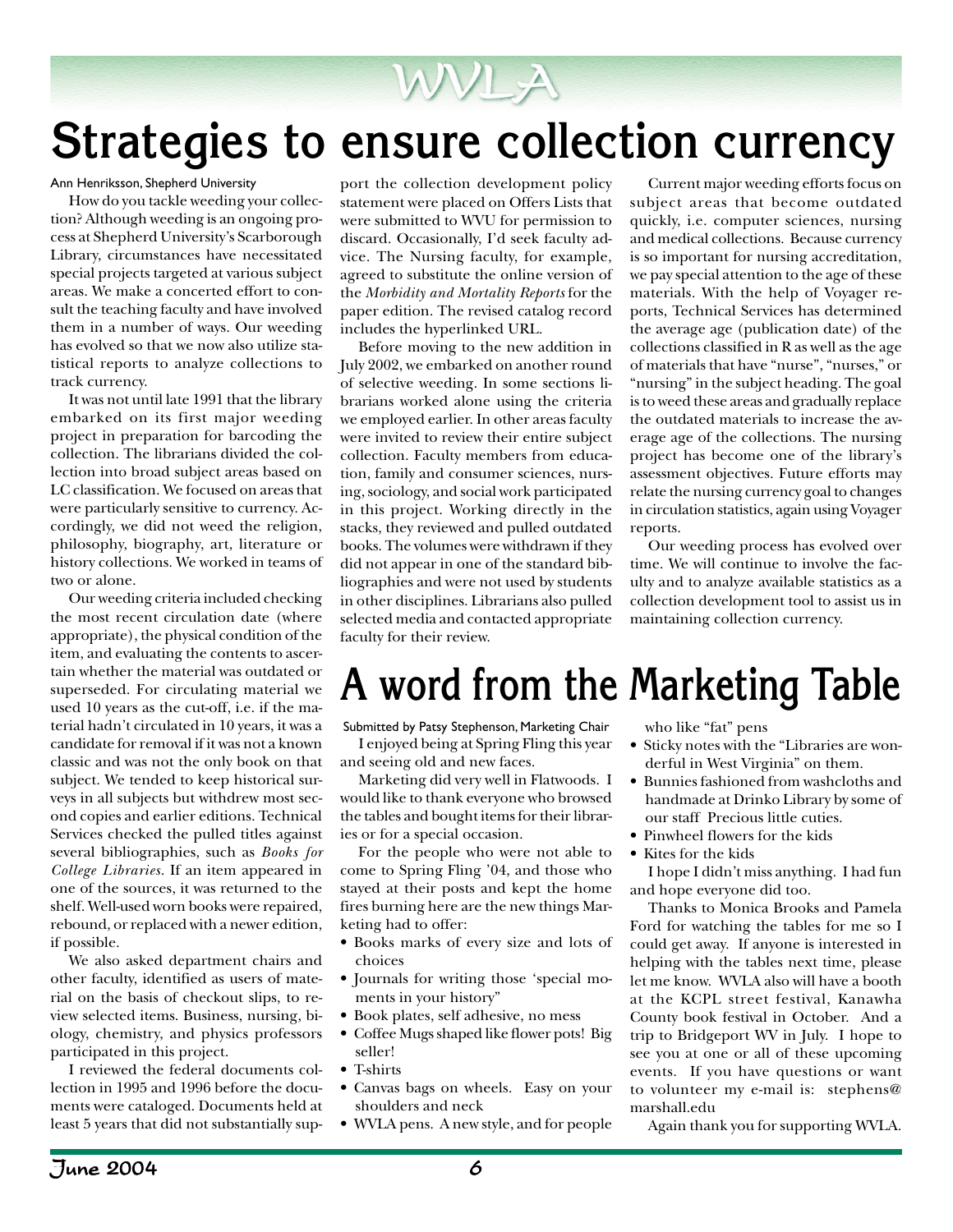

### *Internet-delivered LIS Continuing Education Workshops*

Summer's here and it's a great time to augment your resume without the pressure of travel or schedules. How? Enroll in an LIS Continuing education workshop delivered via the Internet. Learn at work, at home, or in your back yard-a computer with Internet access is all that's needed to access these workshops, accessible 24 hours a day, 7 days a week during the posting period. New workshops have been added covering service to teens and decoding citations as a document survival kit. Full descriptions of each workshop, prices, and dates can be accessed from http://informatics.buffalo.edu/faculty/ robinson/ce/descriptions.htm

Or contact Judith Robinson, Department of Library and Information Studies, School of Informatics, 534 Baldy Hall, Buffalo, NY 14260-1020; (716) 645-2412 ext. 1166; Fax (716) 645-3775; e-mail: lisrobin@buffalo.edu

### *USC brings MLS program back to WV*

The University of South Carolina has announced that they have been granted permission to bring their ALA approved Masters of Library and Information Science program back to West Virginia. Dr. Dan Barron, Dean of Faculty informed the West Virginia Library Commission that classes will begin with the January 2005 spring semester. Registration is open until October 31, 2004.

The master's level program will be delivered via digital satellite, online, and can be viewed live with video streaming. Students will not be expected to attend any classes on campus.

For more information, contact Rebecca Van Der Meer, 1 800 642 9021 # 2 or by e-mail at vandermr@wvlc.lib.wv.us

### *Map Cataloging Workshop*

A map cataloging basics workshop will be held July 13, 2004 at the WVLC's training room. This is a basic workshop covering title selection, description, choosing access points, and determining scale and coordinations. The workshop will mainly focus on sheet maps, but there will be a brief discussion on atlases. For more information about the workshop, contact Heather Campbell at Campbell@wvlc.lib.wv.us. To register, contact Rebecca Van Der Meer at vanderm@ wvlc.lib.wv.us

### *School Library Media Program for K-12*

The online School Library Media program's primary purpose is to address the shortage of certified School Library Media Specialists in West Virginia. These classes are an endorsement program, which can only be added to an existing teaching certification. Successful completion of the courses can also serve as a second teaching specialization for pre-service teachers. The program is approved by the West Virginia Board of Education. The entire program consists of 24 hours,

including clinical experience. This online program is offered through a web-based software package called WebCT. The online courses may require 1-3 on-campus meetings, depending on the instructor. On-campus meetings are scheduled on Saturdays.

Fairmont State also offers a minor in library science and/ or classes to improve your skills.

For more information, visit the Fairmont State Library Science Website: http://www.fscwv.edu/library/ls/index.shtml or contact Beth Yoke at byoke@mail.fscwv.edu or call (304) 367- 4617

Mailing address: Fairmont State College, 1201 Locust Avenue, Fairmont, WV 26505.

### *Public Library Technology Certification*

The Public Library Technology Certification program is a 33-credit hour certificate that you can earn in the comfort of your home or library. In conjunction with the West Virginia Library Commission, these courses can be used for in-service training and para-professional development of current public library employees. The courses can also be used to provide preparatory training for individuals interested in pursuing a career in a public library.

For more information, visit Marshall University website: http://www.marshall. edu/library/plt/default.asp or consult one of the following:

Rebecca VanDerMeer, Continuing Education Consultant, WVLC, vandermr@wvlc.lib.wv.us, 800-642-9021 ext. 2

Carol Perry, Director of General Studies, Marshall Community & Technical College, perry@marshall.edu, 304-696-3018

Monica Brooks, Associate Dean of Libraries, Marshall University, brooks@marshall.edu, 304-696-6613.

### *School Library Media Graduate Certification Program*

Marshall University's School Library Media certification program prepares school librarians to manage school library media centers, collaborate with other faculty to support the school curriculum and facilitate information literacy among students. The three important functions for school library media specialists recommended in the American Library Association publication entitled Information Power (teaching, information access and program administration) are addressed throughout the program.

As a certification endorsement program, teaching certification is required. The program requires the completion of 24 hours, including a 3-hour clinical experience, and passing the Library Media Specialist

For additional information contact:

Dr. Celene Seymour, Associate Dean of Libraries & School Library Program Coordinator

Marshall University (304) 746-8901 or e-mail seymour@ marshall.edu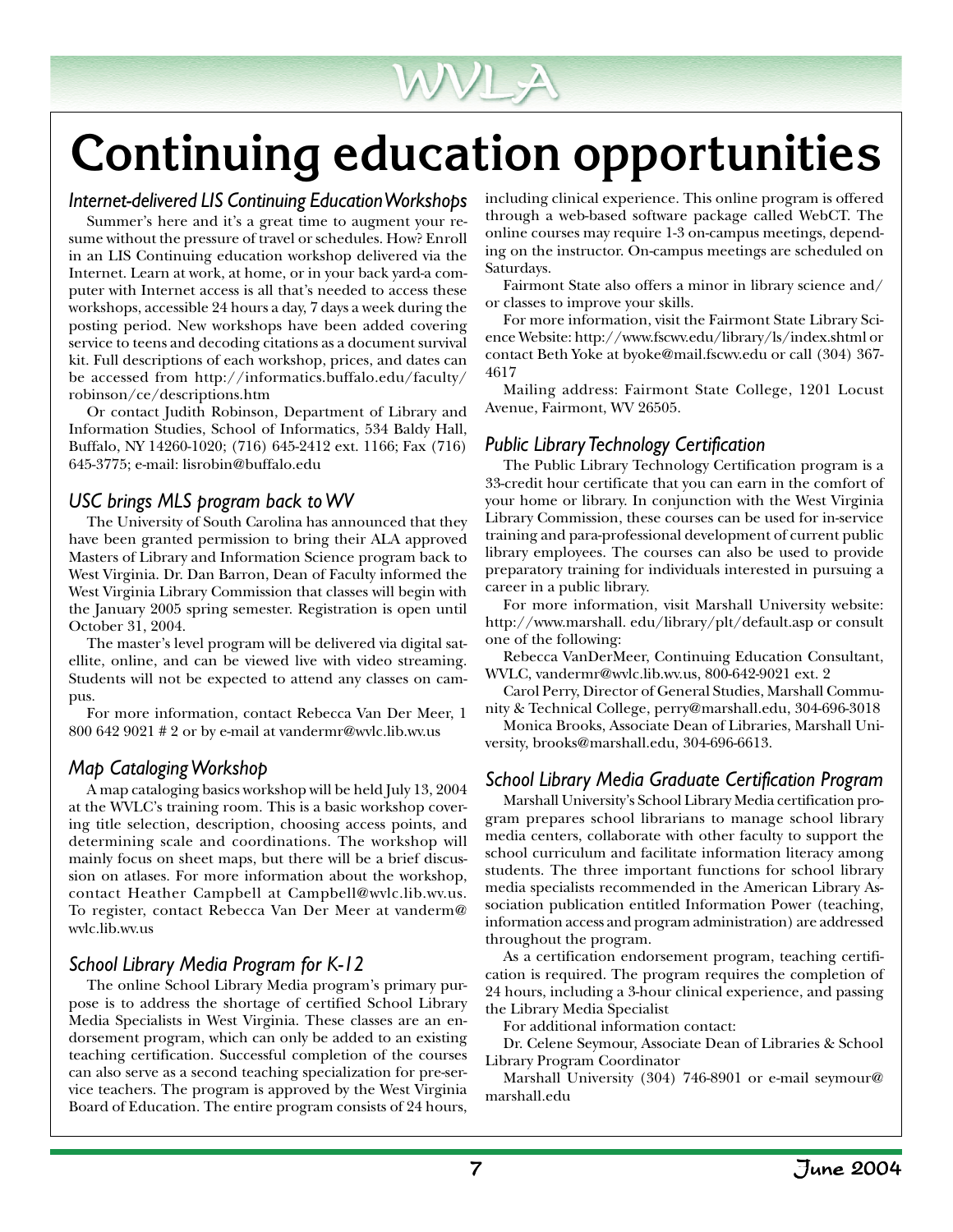## *Spring Fling scenes*

## **WVLA Continuing Education Grant Application and Procedure**

The West Virginia Library Association, in recognition of the numerous opportunities to improve and to enhance library skills and knowledge, has established continuing education grants intended for those members pursuing library-related education excluding any graduate degrees.

WVLA

Successful applicants must complete an application form and submit all supporting documents. Continuing educational grants will be awarded thereafter. The deadline for this year's scholarship is July 30, 2004. Scholarship application and supporting documentation should be sent to Pamela K. Coyle, Scholarship award, Martinsburg-Berkeley County Public Library, 101 West King Street, Martinsburg, WV 25401.

### *Grant procedures*

- 1. Applicants must be a member of WVLA.
- 2. Applicants must submit the names of three references, one of whom must be a professional librarian.
- 3. Applicants must submit an essay stating their educational goals. Essay should be no longer than 250 words.
- 4. Applicants must submit proof that they have been officially admitted to a qualifying library program.
- 5. Applicants must submit an unofficial transcript of any library related coursework taken within the last two years, if such coursework has been completed.
- 6. Applicants may submit a short statement detailing undue financial hardship.

### advertisement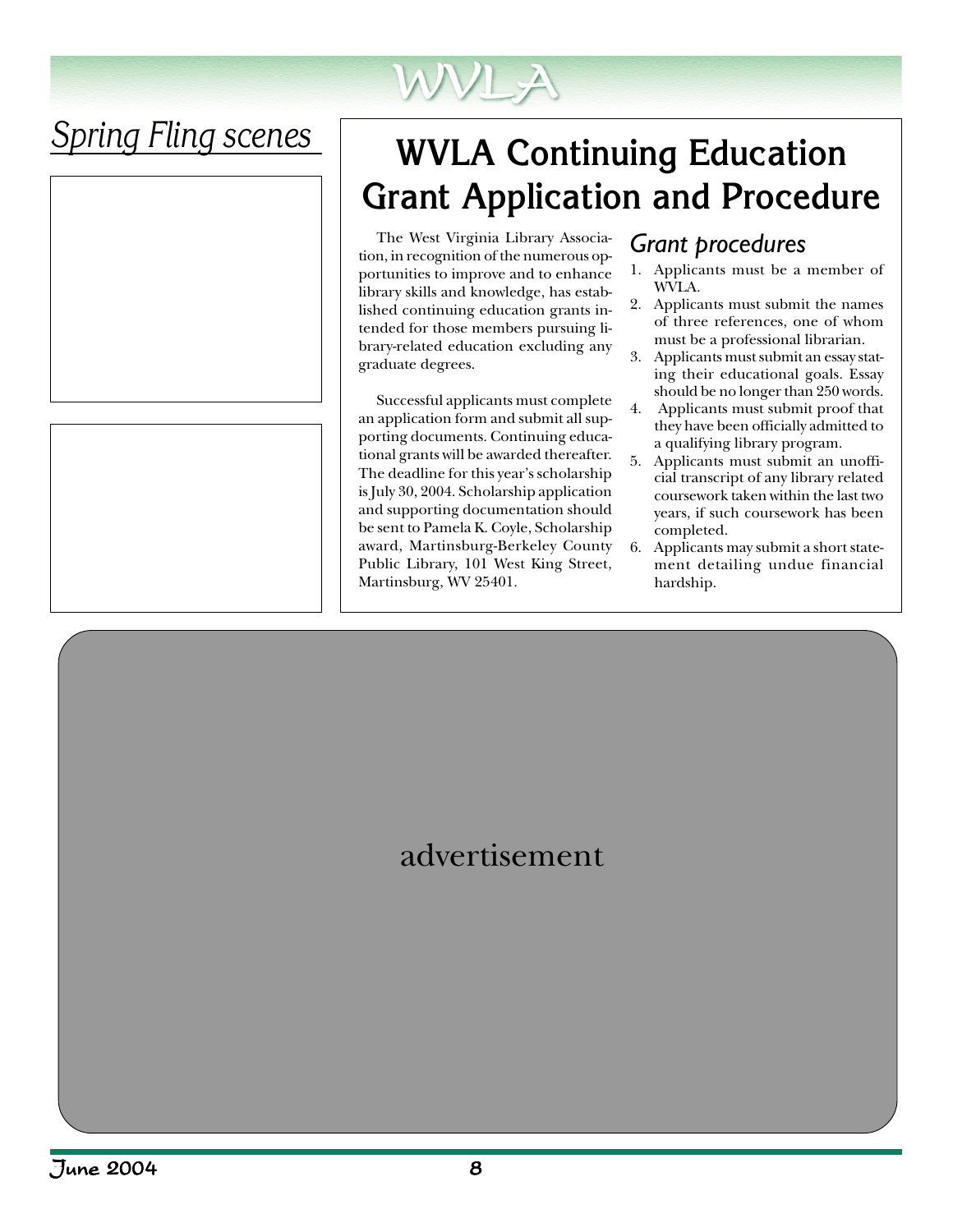### *WVLA Continuing Education Grant Application*

WVLA

 $\frac{1}{2}$ 

| PERSONAL INFORMATION:                                                                                                                                                            |  |
|----------------------------------------------------------------------------------------------------------------------------------------------------------------------------------|--|
|                                                                                                                                                                                  |  |
|                                                                                                                                                                                  |  |
|                                                                                                                                                                                  |  |
|                                                                                                                                                                                  |  |
|                                                                                                                                                                                  |  |
| <b>EDUCATION:</b>                                                                                                                                                                |  |
|                                                                                                                                                                                  |  |
|                                                                                                                                                                                  |  |
|                                                                                                                                                                                  |  |
|                                                                                                                                                                                  |  |
|                                                                                                                                                                                  |  |
| WVLA activities (list conferences attended, presentations given, committee service, etc.)                                                                                        |  |
| Are you under financial hardship? If so, please attach a letter detailing your situation>                                                                                        |  |
| THE FOLLOWING MUST BE COMPLETE, OR APPLICATION WILL BE DISQUALIFIED.<br>Names, addresses and phone numbers of three references (at least one must be a professional librarian)   |  |
| (2)                                                                                                                                                                              |  |
| $\left(3\right)$                                                                                                                                                                 |  |
| This application, the three references and proof of admission to a qualified library program<br>must be received by July 30, 2004 or it will not be considered.                  |  |
| Send completed application and supporting materials to:<br>Pamela K. Coyle, Chair<br><b>WVLA Continuing Education Committee</b><br>101 West King Street<br>Martinsburg, WV 25401 |  |
| Phone: 304-267-8933<br>e-mail: pcoyle@martin.lib.wv.us                                                                                                                           |  |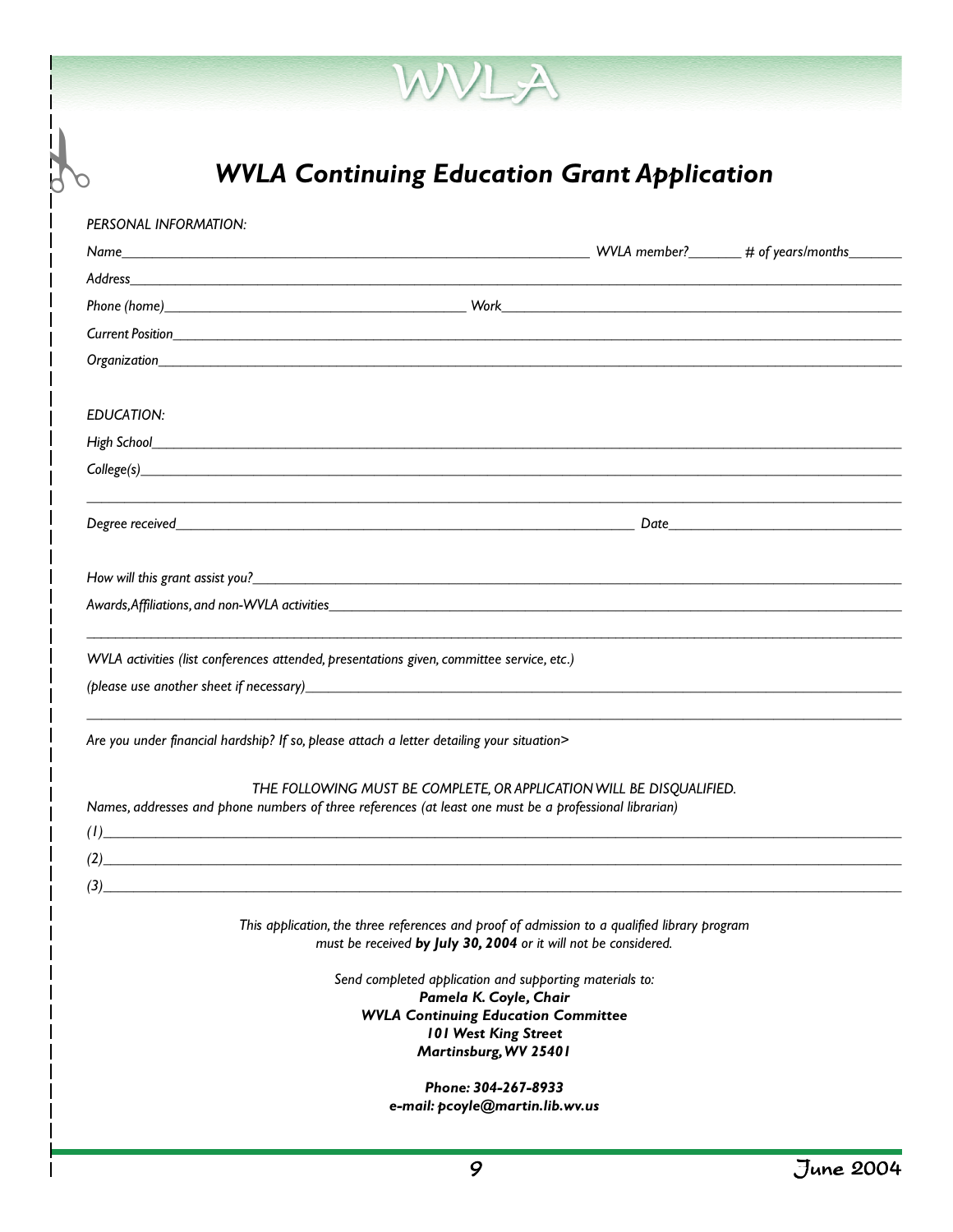

## **Nominations being sought**

Libraries and individuals in West Virginia work hard to bring informational materials and services to the citizens of the state. At each annual conference, the opportunity presents itself to recognize outstanding leadership in providing service. Several awards are available, along with resolutions to honor individuals who have helped the progress of library service.

As the annual conference approaches, consider individuals or libraries within the West Virginia library community who might qualify for the following awards. To nominate an individual or library for one of the awards, send a letter of nomination detailing the person or library's qualifications to receive the award to Margaret Smith, Chair of WVLA awards committee, Hamlin-Lincoln County Public Library, 7999 Lane Avenue, Hamlin, WV 25523. Telephone: 304-824-5481. Deadline is August 6, 2004.

A. Certificate of Merit for service to libraries and librarianship in West Virginia.

## *Spring Fling scenes*

- 
- 
- B. The Dora Ruth Parks Awards for long and outstanding service to libraries and librarianship.
- C. Literary Merit for an outstanding publication or body of work. It has been the Association's policy to present this award to a West Virginia author. However, exceptions may be made for contributions to Appalachian literature.
- D. Frederic J. Glazer Library Innovation Award for demonstrated success in planning and execution of an innovative service, project, or program that has significantly impacted the patrons of the library. This award should recognize an innovation from the previous calendar year.

Restriction: This award should not recognize individual accomplishments; honor routine operations, functions,

or programs; or advance a particular agenda (political, religious, philosophical, etc.)

Resolutions recognize significant contributions to libraries, and are especially appropriate for voicing appreciation of an individual's dedication at his or her retirement or upon the individual's death. Typically, resolutions mark the efforts of library staff, board members, volunteers, or Friends. Resolutions are read into the record of the annual meeting and honorees or their families receive a copy of the resolution. To honor someone who has had a significant impact on your library, send information about your honoree to: Margaret Smith, Chair of WVLA awards committee, Hamlin-Lincoln County Public Library, 7999 Lane Avenue, Hamlin, WV 25523. Telephone: 304-824-5481. Deadline is August 6, 2004.

## **WVLA Scholarship application and procedure**

The West Virginia Library Association, hoping to increase the number of qualified ALA-accredited librarians in the state of West Virginia, established a scholarship fund for graduate work in 1990. To date, a number of scholarships have been awarded and we are extending the opportunity once again. The money in this fund, donated by members of the Association and others, has been used to assist WVLA members engaged in the pursuit of an ALA-accredited MLS degree.

Successful applicants must complete an application form and submit all supporting documents. Scholarships will be awarded thereafter. This year's scholarship deadline is July 30, 2004. Scholarship materials should be sent to:

Pamela K. Coyle - Scholarship award Martinsburg - Berkeley Co. Public Library 101 West King Street Martinsburg, WV 25402

### *The Scholarship Procedure*

- 1. Applicants must have been a member of the West Virginia Library Association for at least one year prior to the application deadline.
- 2. Applicants must submit the names of three references, at least one of whom is a professional librarian.
- 3. Applicants must submit an essay stating their professional goals. Essay should be no longer than 250 words.
- 4. Applicants must submit proof that they have been officially admitted to an ALA-accredited MLS program.
- 5. Applicants must submit an unofficial copy of their library school transcript, if coursework has been completed.
- 6. Applicants may submit a short statement detailing undue financial hardship.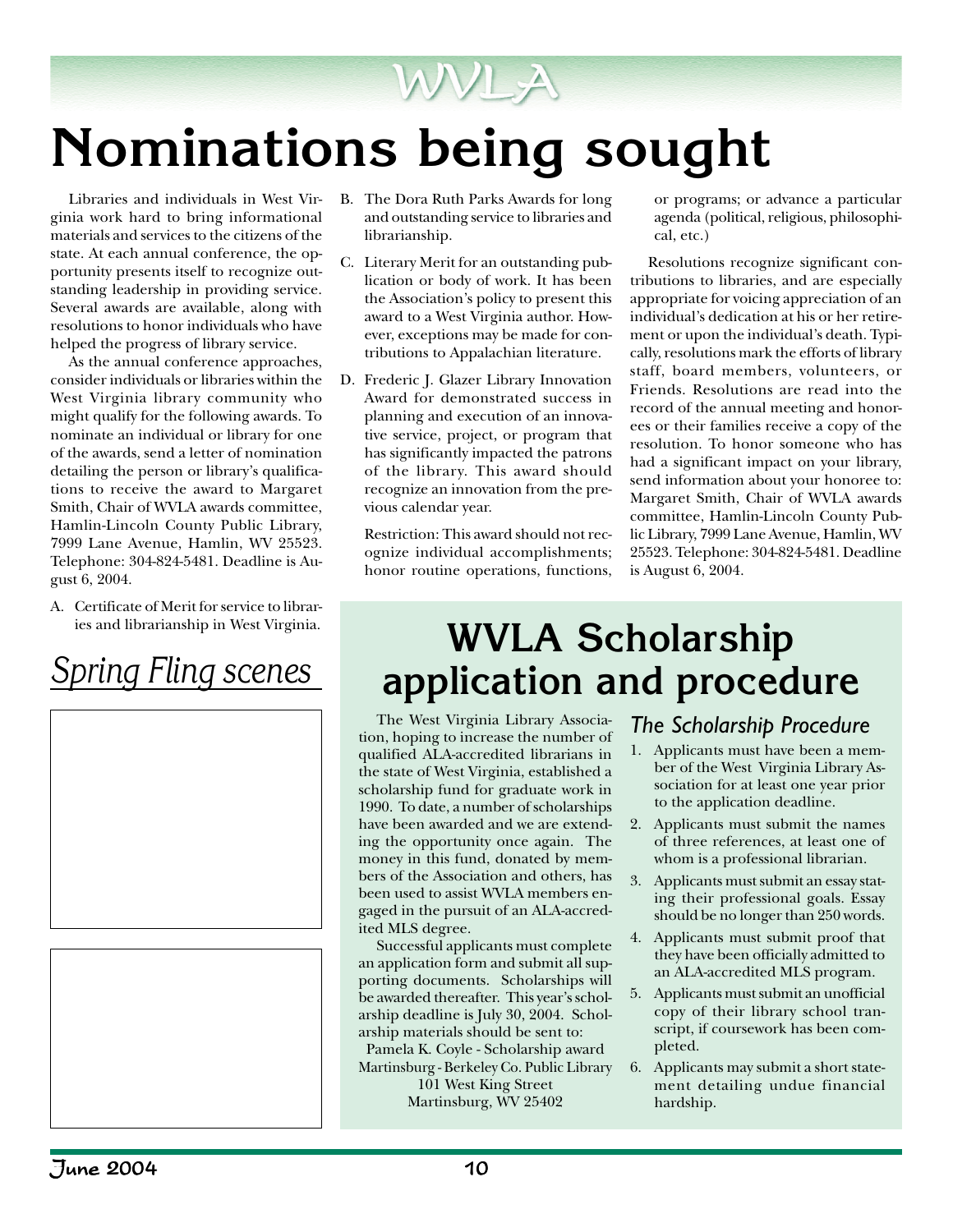## *WVLA Scholarship Application*

WVLA

| <b>EDUCATION:</b>                                                                                                       |                                                                                                                                                  |  |
|-------------------------------------------------------------------------------------------------------------------------|--------------------------------------------------------------------------------------------------------------------------------------------------|--|
|                                                                                                                         |                                                                                                                                                  |  |
|                                                                                                                         |                                                                                                                                                  |  |
|                                                                                                                         |                                                                                                                                                  |  |
|                                                                                                                         |                                                                                                                                                  |  |
|                                                                                                                         | WVLA Activities (including, but not limited to, conferences attended, presentations made at conferences, committee services, roundtable-division |  |
|                                                                                                                         |                                                                                                                                                  |  |
|                                                                                                                         |                                                                                                                                                  |  |
|                                                                                                                         |                                                                                                                                                  |  |
|                                                                                                                         |                                                                                                                                                  |  |
|                                                                                                                         |                                                                                                                                                  |  |
| <b>REFERENCES:</b><br>Name, address and phone number of three references (One of which must be a professional librarian |                                                                                                                                                  |  |

*Martinsburg - Berkeley Co. Public Library 101 West King Street*

*Martinsburg, WV 25402*